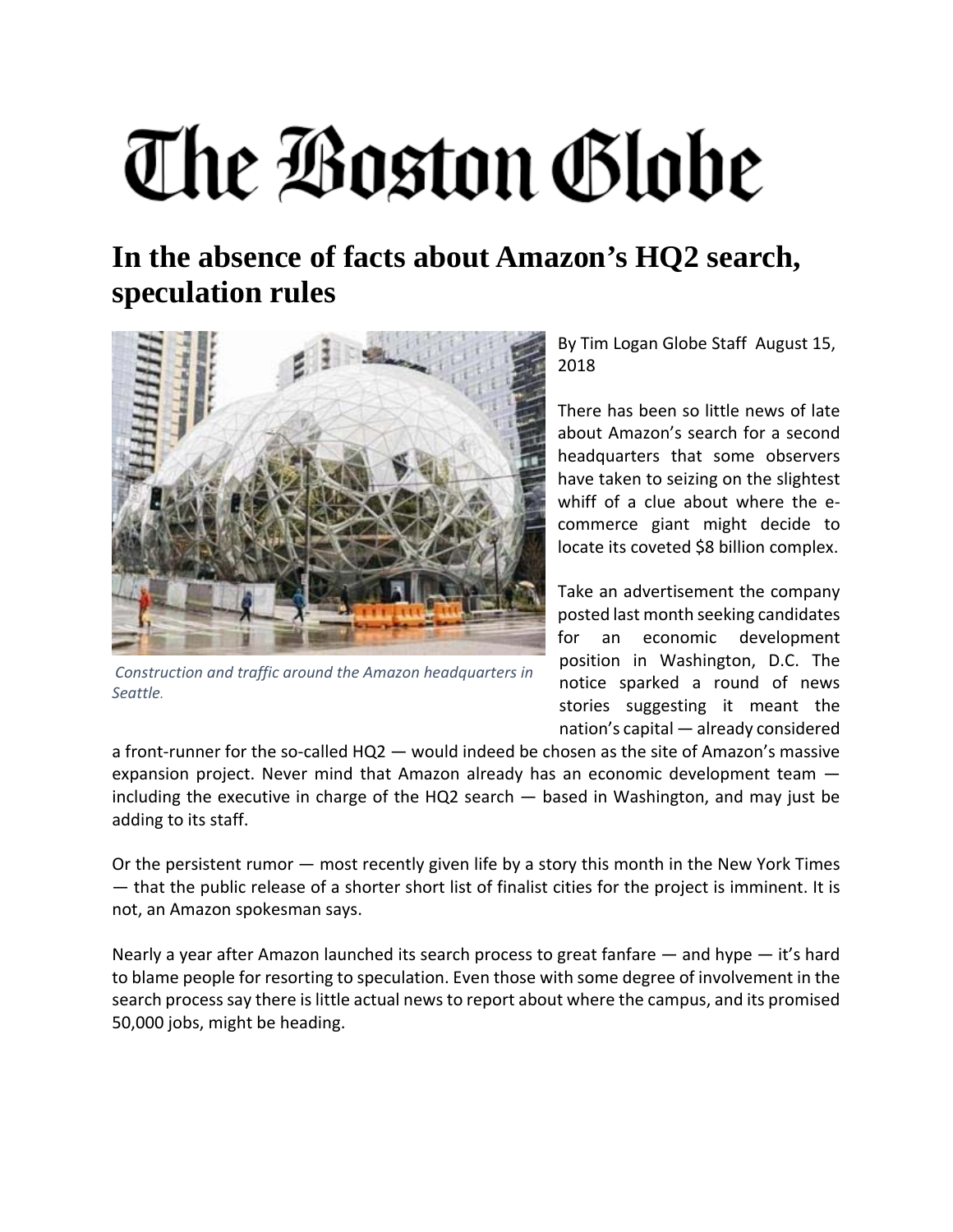Since the start, Amazon has said it will make a decision in 2018, and it's still planning to do so, a spokesman said. But whether the list of finalists will be winnowed any further — or already has been internally — isn't clear.

"It hasjust been radio silence," said John Boyd, a New Jersey‐based site selection consultant who has closely followed the search. "And it has been that way in all 20 markets that made the short list."

In Boston, economic development officials at City Hall and on Beacon Hill say they've heard little from Amazon about HQ2 in recent months. The company in March sent a team to tour regional sites — including the Suffolk Downs racetrack in East Boston — and to talk to business and education leaders, but hasn't said much since.

"We haven't heard a peep," said Colleen Arons, a spokeswoman for state economic secretary Jay Ash.

In a sense, the very public search that Amazon began last September has evolved into something closer to a typical corporate relocation process — an under‐the‐radar campaign, disguised with code words and bound by nondisclosure agreements. People familiar with such matters say Amazon's team is likely analyzing potential sites and reams of workforce and education data in the 20 markets they chose as finalists.

"They want to get it right, and I think there's an enormous amount of work being done," said Boyd. "It's just all happening behind the scenes."

Tom Stringer, head of site selection and incentives at the corporate consulting firm BDO, said Amazon has probably kept an internal short list all along, and launched the public search to generate publicity, gather data about new markets, and achieve other corporate goals. He suspects the Washington area — where Amazon named three separate locales as finalists — is the top choice, thanks to its strong workforce and access to lawmakers and regulators. He groups Boston, New York, and maybe Raleigh, N.C., in the next tier of contenders.

"There are only a few places that can really meet all their strategic aims, and they knew what those places were a year ago," said Stringer, who has worked with major defense contractors and pro sports teams on relocation deals. "At this point, any back and forth is 100 percent about incentives."

If that's the case, it's not clear where Massachusetts might stand. The state legislative session ended with little discussion of an incentive package to woo Amazon — be it tax credits or transportation funding. And existing programs that the state or city could offer without such a bill would likely pale in comparison to the multi-billion dollar deals being dangled by New Jersey, Maryland and Georgia.